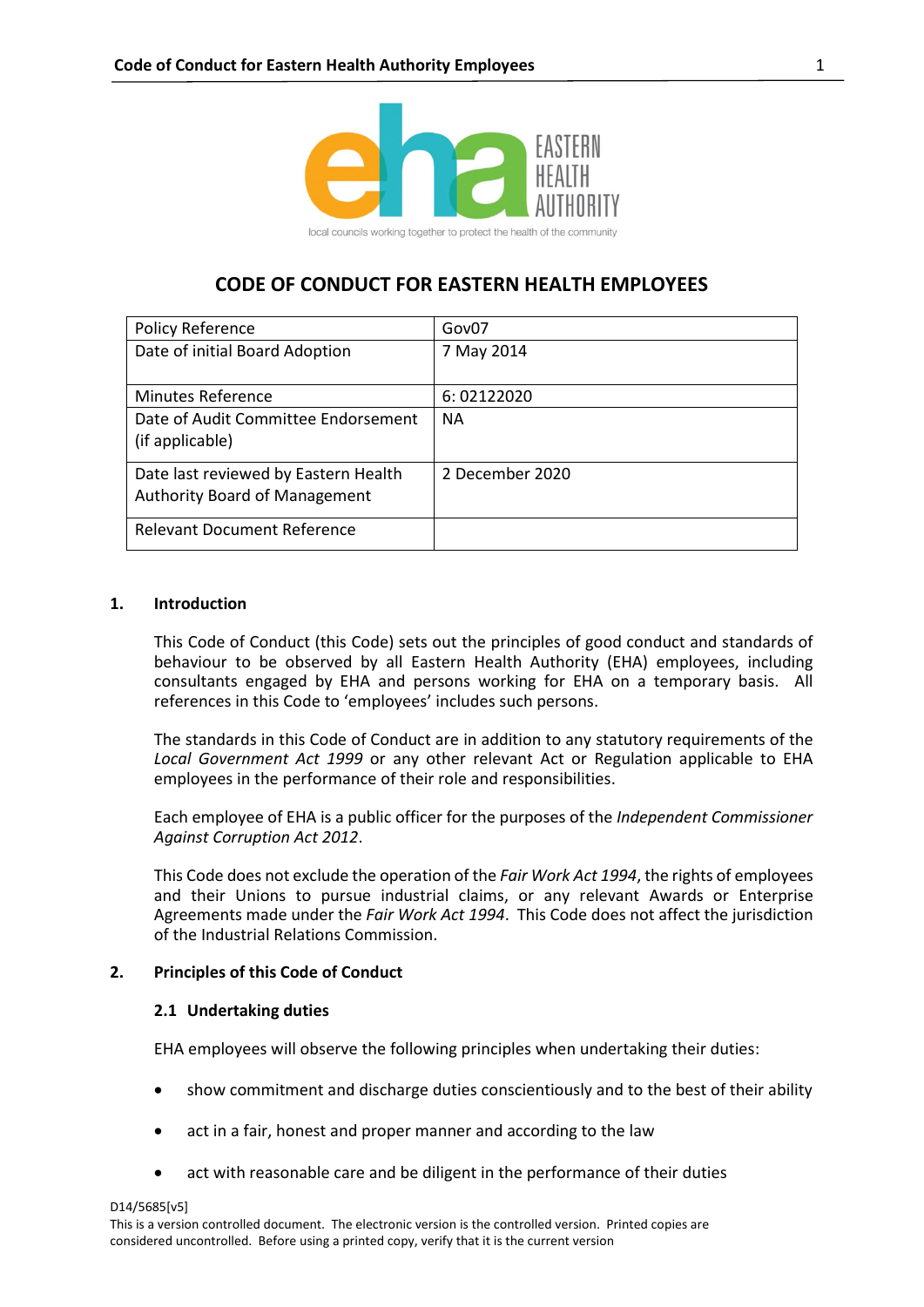- comply with all relevant EHA policies, codes and resolutions of which they have been made aware, relevant to their particular role
- comply with all lawful and reasonable directions given by a person with authority to give such directions
- act in good faith and not for improper or ulterior motives
- have due regard to the laws dealing with conflict of interest in relation to all their duties and behaviours and exercise the highest level of integrity expected of people employed within a public authority
- not misuse their position to gain an advantage for themselves or others or to cause detriment to EHA
- take reasonable care that their acts or omissions do not adversely affect the health and safety of other persons, as required by the *Work Health and Safety Act 2012*
- at all times behave in a manner that maintains and enhances the image of EHA and does not reflect adversely on EHA
- be impartial in reaching decisions and accept the responsibilities associated with those decisions.

## **2.2 Relationships**

When interacting with other people in the course of their duties, EHA employees will:

- act in a reasonable, just and non-discriminatory manner
	- seek to achieve a team approach when dealing with other employees of EHA to develop an environment of mutual respect and trust
	- seek to establish a working relationship with other employees of EHA that recognises and respects the diversity of opinion and seeks to achieve the best possible outcomes for the community
	- ensure that relationships with external parties do not amount to interference by improper influence, affecting judgement, decisions or actions;
	- ensure that their behaviour is not and cannot be interpreted to constitute bullying or harassment
	- ensure that they uphold the values of EHA in all interactions.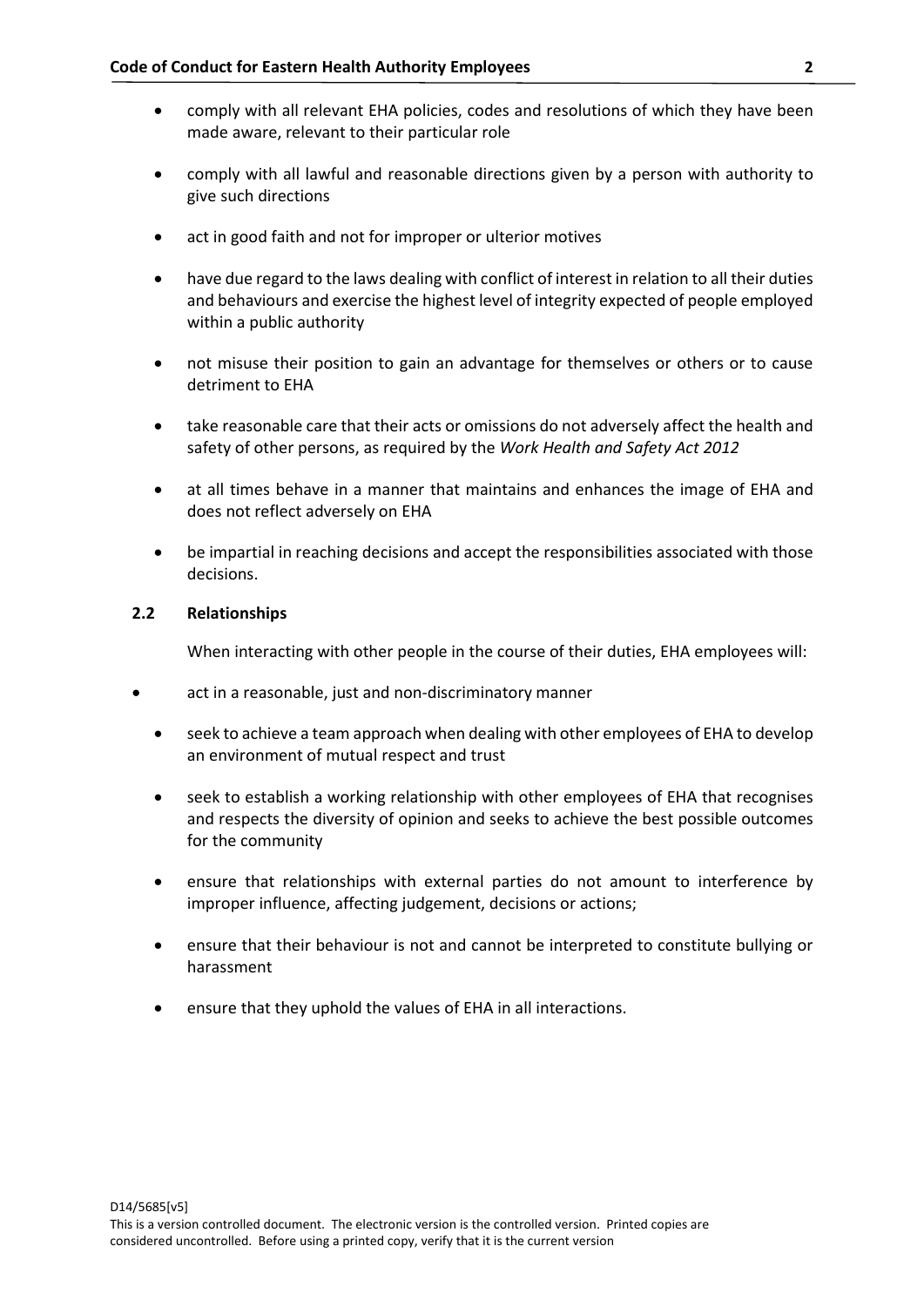## **2.3 Information**

When collecting, using and managing information, EHA employees will:

- not use information obtained as a result of their position for any purpose other than to fulfil their roles and responsibilities as EHA employees
- respect and maintain confidentiality, and not at any time release to any person or organisation any documents that the Board of Management of EHA (the Board) has resolved be kept confidential or that they ought reasonably to know are confidential and/or ought to be kept confidential
- not release information of EHA except for the purpose of fulfilling their role and responsibilities as an EHA employee or as required or authorised by law
- ensure any information provided to another person in the course of fulfilling their role and responsibilities is accurate.

## **2.4 Communication**

In communicating with other people, EHA employees will:

- be fair and honest in their dealings with individuals and organisations on behalf of EHA and behave in a manner that facilitates constructive communication between EHA and the community
- only make comments to the media regarding EHA if authorised to do so by the Chief Executive Officer of EHA (CEO) or Board of EHA
- when making personal comments, show respect for activities and decisions of EHA
- endeavour to ensure that their communication, written or verbal (or otherwise), is not offensive to any person or otherwise defamatory.

## **2.5 Conflict of Interest**

If the CEO of EHA has an interest in a matter in relation to which he or she is required or authorised to act in the course of official duties he or she:

- must disclose the interest to the Board ; and
- must not, unless the Board otherwise determines, act in relation to the matter.

An employee of EHA (other than the CEO) who has an interest in a matter in relation to which he or she is required or authorised to act in the course of official duties:

- must disclose the interest to the CEO; and
- must not, unless the CEO otherwise determines, act in relation to the matter.

If the CEO determines that an employee with an interest in a matter may act in relation to that matter and the employee is providing advice or making recommendations to the Board or an EHA committee on the matter, the employee must disclose the relevant interest to

D14/5685[v5]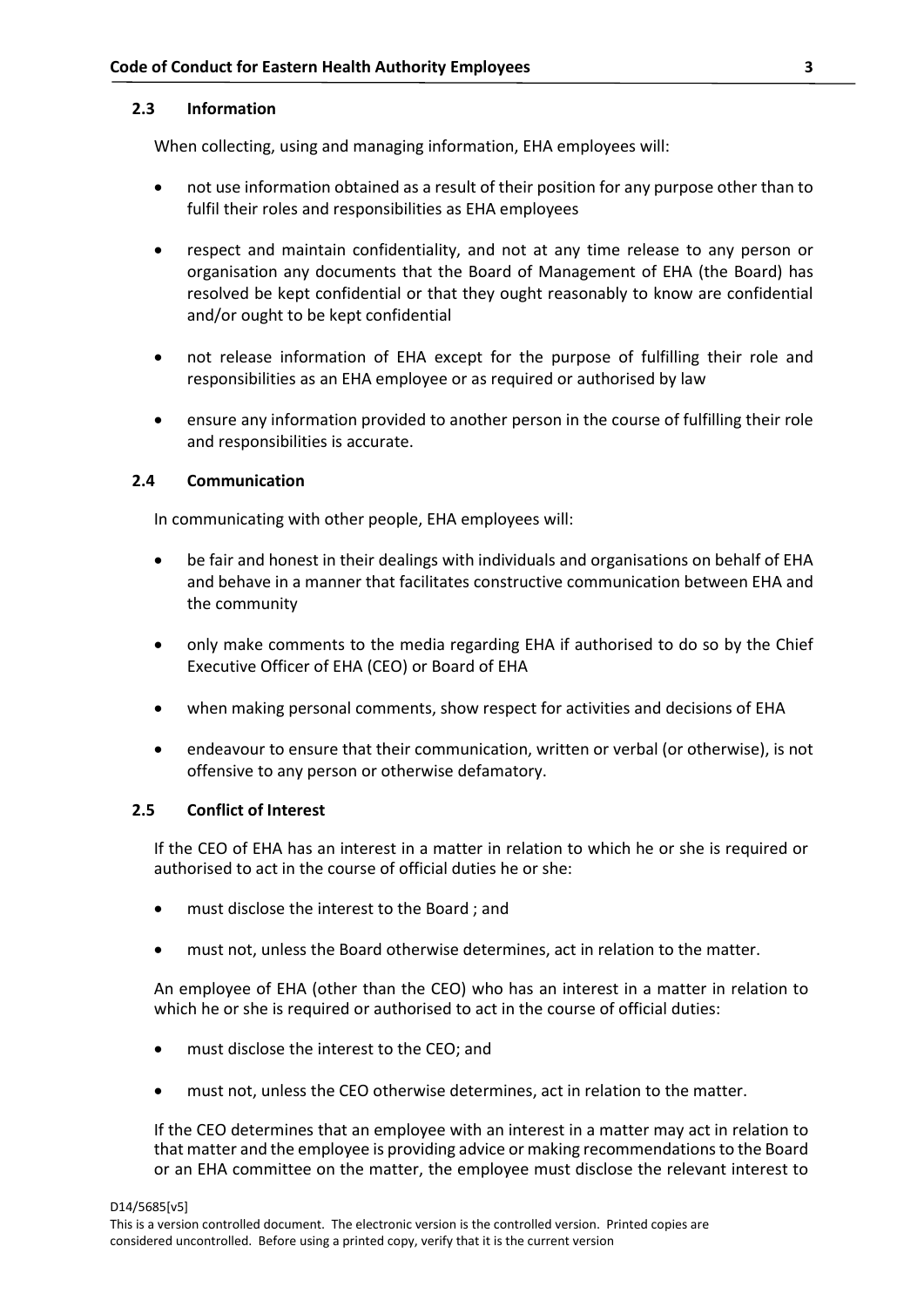the Board or the EHA committee.

An employee of EHA (including the CEO) has an interest in a matter for the purposes of clause 2.5 of this Code of Conduct if the employee or a person with whom the employee is closely associated would, if the employee acted in a particular manner in relation to the matter, receive or have a reasonable expectation of receiving a direct or indirect pecuniary benefit or non-pecuniary benefit or suffer or have a reasonable expectation of suffering a direct or indirect pecuniary detriment or a non-pecuniary detriment.

A person is closely associated with an employee of EHA:

- (a) if that person is a body corporate of which the employee is a director or a member of the governing body; or
- (b) if that person is a proprietary company in which the employee is a shareholder; or
- (c) if that person is a beneficiary under a trust or an object of a discretionary trust of which the employee is a trustee; or
- (d) if that person is a partner of the employee; or
- (e) if that person is the employer or employee of the employee (employment with EHA or a constituent council of EHA is to be disregarded); or
- (f) if that person is a person from whom the employee has received or might reasonably be expected to receive a fee, commission or other reward for providing professional or other services; or
- (g) if that person is a relative (as defined in the *Local Government Act 1999*) of the employee.

#### **2.6 Use of EHA Resources**

EHA employees using EHA resources must do so effectively and prudently when undertaking EHA work.

EHA employees must not use EHA resources, including the services of EHA staff, for private purposes, unless legally or properly authorised to do so, with payment to EHA being made where appropriate.

EHA employees must not use public funds or resources in a manner that is irregular or unauthorised.

#### **2.7 Gifts and benefits**

An EHA employee must not seek out or receive a gift or benefit that is, or could reasonably be taken to be, intended or likely to:

- create a sense of obligation on the part of the employee to a person; or
- influence the employee in the performance or discharge of the employee's functions or duties.